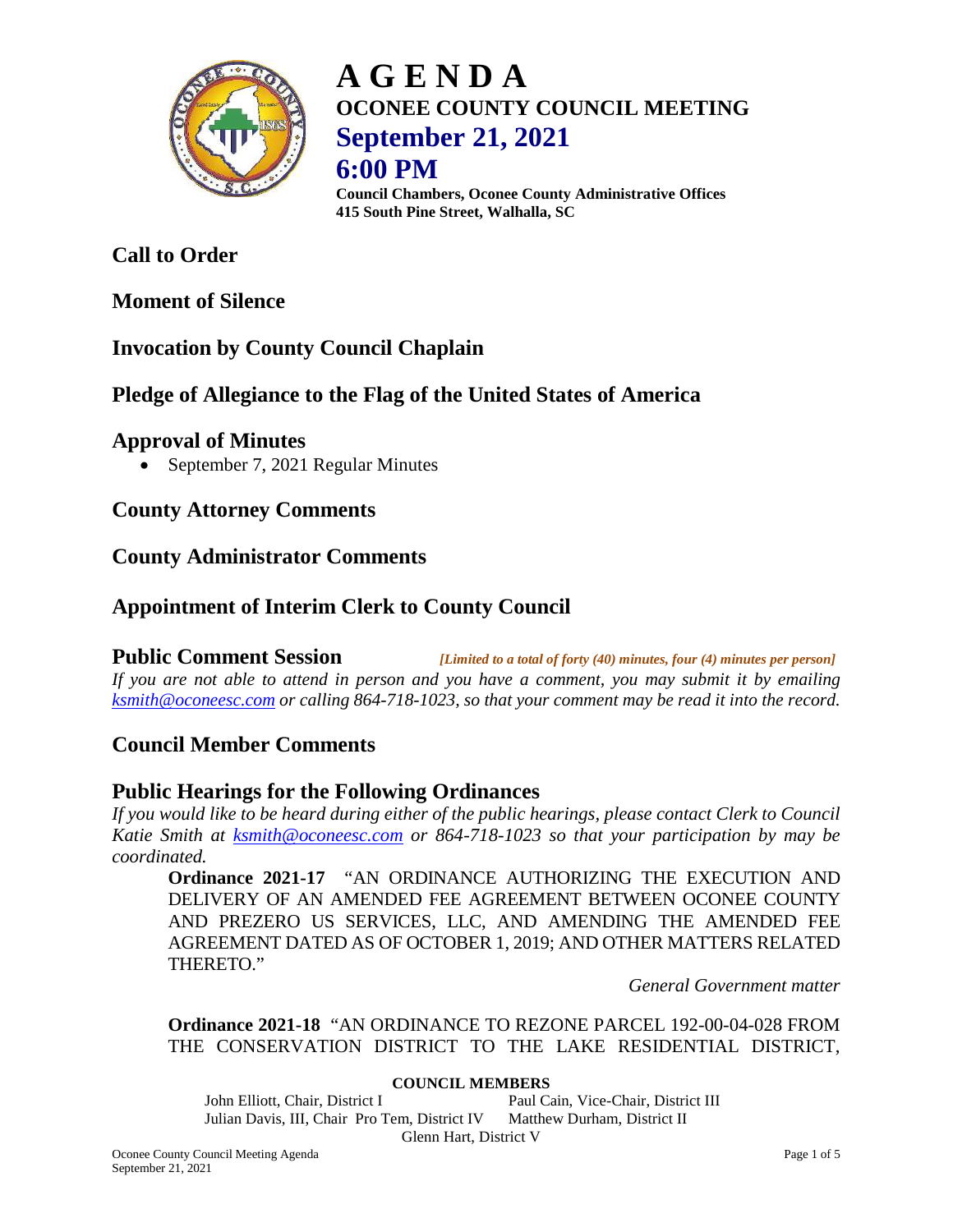PURSUANT TO OCONEE COUNTY CODE OF ORDINANCES CHAPTER 38, ARTICLE 8."

*Forwarded from the Planning Commission*

# **Third Reading of the Following Ordinances**<br>Ordinance 2021-17 *[see caption above]*

**Ordinance 2021-17** *[see caption above]*

**Ordinance 2021-18** *[see caption above]*

#### **Second Reading of the Following Ordinances**

**Ordinance 2021-20** "AN ORDINANCE TO APPROPRIATE AND AUTHORIZE THE EXPENDITURE OF A PORTION OF LOCAL CORONAVIRUS FISCAL RECOVERY FUNDING THAT HAS BEEN ALLOCATED TO OCONEE COUNTY UNDER THE AMERICAN RESCUE PLAN ACT OF 2021 ("ARPA"), AS FOLLOWS: (1) APPROPRIATING THREE MILLION AND 00/100 (\$3,000,000.00) DOLLARS OF COUNTY ARPA FUNDING FOR PURPOSES OF NECESSARY WATER AND WASTEWATER INFRASTRUCTURE IMPROVEMENTS FOR THE CITY OF SENECA ("SENECA WATER AND WASTEWATER INFRASTRUCTURE PROJECT"); (2) AUTHORIZING THE EXPENDITURE, SUBJECT TO CERTAIN TERMS AND CONDITIONS, OF UP TO THREE MILLION AND 00/100 (\$3,000,000.00) DOLLARS OF SUCH APPROPRIATED FUNDS FOR THE SENECA WATER INFRASTRUCTURE PROJECT; AND (3) OTHER MATTERS DIRECTLY RELATED THERETO."

*As directed by Council on August 17, 2021*

#### **First Reading of the Following Ordinances**

**Ordinance 2021-21** "AN ORDINANCE TO APPROPRIATE AND AUTHORIZE THE EXPENDITURE OF A PORTION OF LOCAL CORONAVIRUS FISCAL RECOVERY FUNDING THAT HAS BEEN ALLOCATED TO OCONEE COUNTY UNDER THE AMERICAN RESCUE PLAN ACT OF 2021 ("ARPA"), AS FOLLOWS: (1) APPROPRIATING TWO MILLION, FOUR HUNDRED AND SEVENTY-FOUR THOUSAND, EIGHTY AND 00/100 (\$2,474,080.00) DOLLARS OF COUNTY ARPA FUNDING FOR PURPOSES OF NECESSARY WATER / WASTEWATER INFRASTRUCTURE IMPROVEMENTS FOR THE CITY OF WALHALLA ("WALHALLA WATER / WASTEWATER INFRASTRUCTURE PROJECT"); (2) AUTHORIZING THE EXPENDITURE, SUBJECT TO CERTAIN TERMS AND CONDITIONS, OF UP TO TWO MILLION, FOUR HUNDRED AND SEVENTY-FOUR THOUSAND, EIGHTY AND 00/100 (\$2,474,080.00) DOLLARS OF SUCH APPROPRIATED FUNDS FOR THE WALHALLA WATER / WASTEWATER INFRASTRUCTURE PROJECT; AND (3) OTHER MATTERS DIRECTLY RELATED THERETO."

*As directed by Council on September 7, 2021*

**COUNCIL MEMBERS**

John Elliott, Chair, District I Paul Cain, Vice-Chair, District III Julian Davis, III, Chair Pro Tem, District IV Matthew Durham, District II Glenn Hart, District V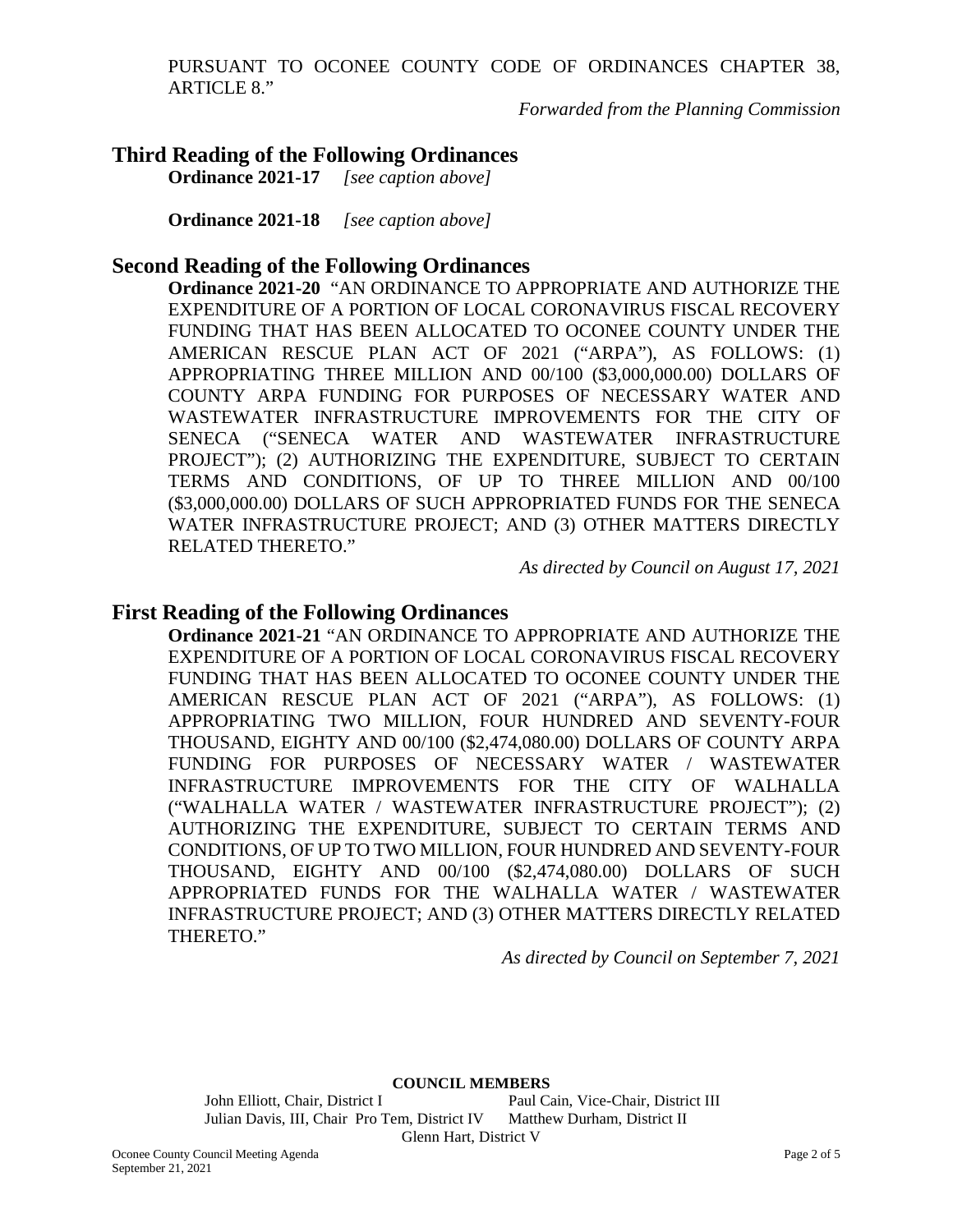# **First & Final Reading of the Following Resolutions**

**RESOLUTION 2021-11 A RESOLUTION RECOGNIZING AND EXPRESSING OCONEE COUNTY'S SUPPORT AND APPRECIATION OF DUKE ENERGY FOR ITS NUMEROUS CONTRIBUTIONS TO OCONEE COUNTY.**

#### **RESOLUTION 2021-12 A RESOLUTION RECOGNIZING SUICIDE PREVENTION MONTH.**

#### **Discussion Regarding Action Items**

#### **Presentation of Millage Recommendation for Tax Year 2021 Fiscal Year 2022 Ms. Christy Hubbard, Oconee County Auditor**

#### **Local ATAX Grants / Fall 2021 Cycle / \$223,225**

A portion of Local ATAX revenues received by Oconee County are made available for ATAX grants through Ordinance 2011-12. ATAX grants are to be tourism related grants that meet the ATAX guidelines specified by local and State mandates. Grants are recommended by the PRT Commission based on tourism impact of the project and approved by County Council. All external ATAX grant recipients are required to turn in intermediate reports every 60 days to the progress of the grant and a final report upon completion of the grant.

These reports are placed in the grant folder, which is kept active by the PRT staff until the grant is considered complete. Internal projects through Oconee PRT are also funneled through local ATAX for eligible projects.

It is the staff's recommendation that Council approve ATAX grant recommendations per the attached spreadsheet.

#### **Procurement #: RFP 21-02 Title: Aviation Fuel Department(s): Airport Amount: \$675,000.00 (Av-gas \$200,000 / Jet A \$475,000)**

This RFP is for the purchase and delivery of aviation fuels (100-octane low lead Avgas and Jet A) on an as needed basis to the County Airport fixed base operation (FBO). Pricing will be based on the Weekly Market Rack Price for Avgas and the Weekly U.S. Gulf Coast Mean Average for JetA, for the week prior to the order and delivery. The primary terminal for Avgas is Wilmington, NC and for Jet A it is North Augusta, SC. If fuel is not available at those terminals, alternate terminals would be utilized. Alternate terminal for Avgas is Savannah, GA and for Jet A it is Belton, SC. These fuels are sold to the public, both to the aircraft based at the Airport and to transient aircraft visiting the airport. There are currently 75 based aircraft at the airport.

The current fuel contract expires on September 30, 2021, so it is important the RFP be awarded to avoid an interruption of fuel supply to the airport customers. Quantities in the RFP were estimated for pricing purposes. The cost of the bulk fuel is paid for by the retail sales and this is shown as revenue and expenditures in the Airport's budget. The total amount for Council approval is based on the fuel amount approved in the Airport's 2021-2022 budget.

On August 24, 2021, sealed proposals were opened. Eleven (11) fuel providers were originally notified of this opportunity, five (5) companies submitted proposals. An Evaluation Committee consisting of County Staff and a member from the Aeronautics Commission reviewed and scored the proposals and unanimously recommended the Award to Eastern Aviation Fuels, Inc., dba Titan Aviation Fuels, of New Bern, NC.

#### **COUNCIL MEMBERS**

John Elliott, Chair, District I Paul Cain, Vice-Chair, District III Julian Davis, III, Chair Pro Tem, District IV Matthew Durham, District II Glenn Hart, District V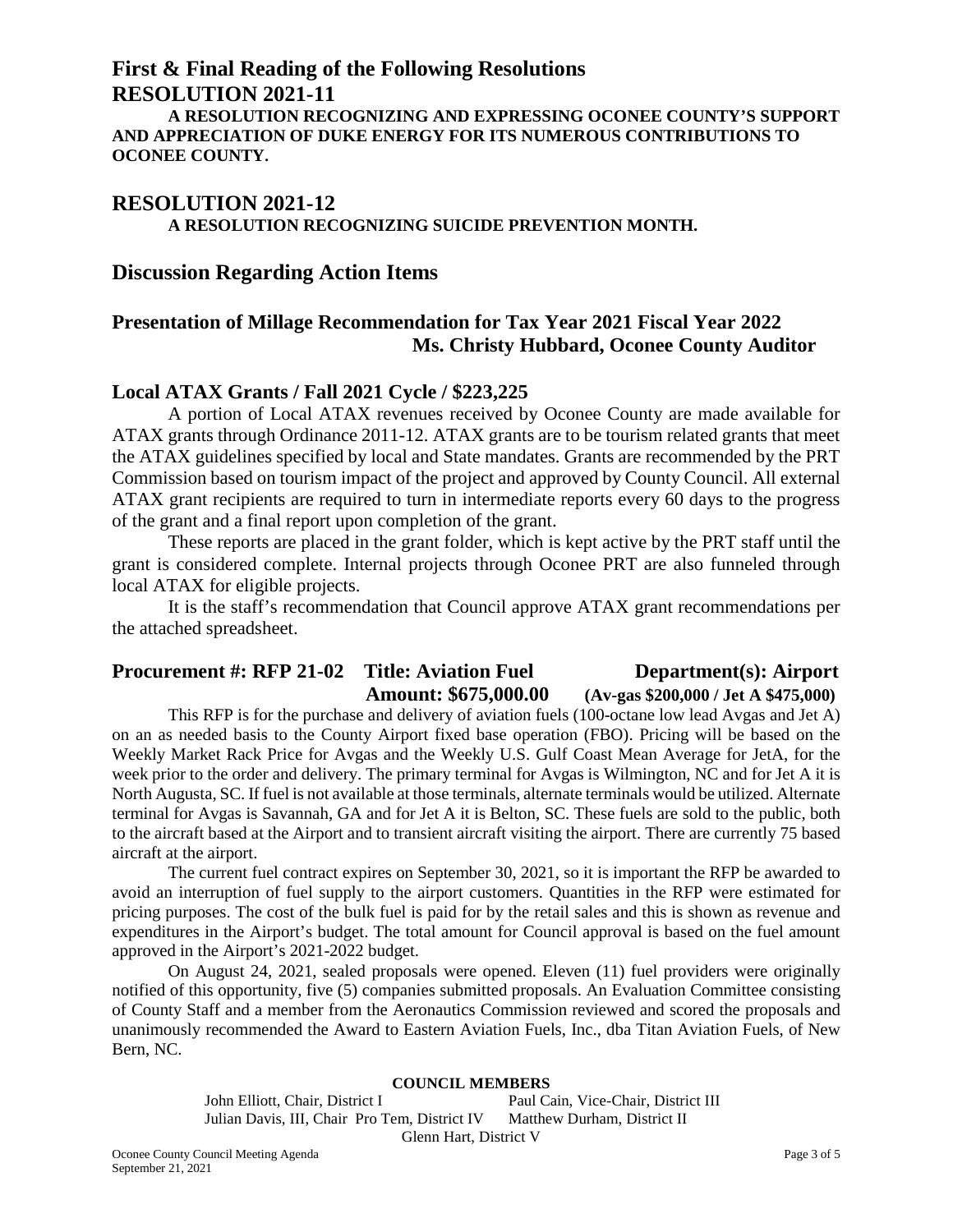It is the staff's recommendation that Council:

- 1. Approve the award of RFP 21-02, Aviation Fuel to Eastern Aviation Fuels, Inc., dba Titan Aviation Fuels, of New Bern, NC, in an estimated amount of \$675,000.00.
- 2. Authorize the County Administrator to execute the contract documents and to renew this contract for up to four (4) one-year periods, as long as the amount does not exceed the amount budgeted for the aviation fuel and the services provided are satisfactory.

#### **Networking Infrastructure for the Oconee County 911 Center Department: Communications Amount: \$85,407.48**

This purchase is for networking infrastructure and installation in the Oconee County 911 Back-Up Center; located at 445 Oconee Business Parkway in Westminster, SC. A partnership with the School District of Oconee County is allowing a backup 911 center to be constructed at their campus. If the primary 911 Public Safety Answering Point (PSAP) were to experience failure or natural disaster, rendering the law enforcement center uninhabitable, this backup center will be utilized. The backup center will also be utilized for tele-communicator training.

Iron Grid Networks, LLC. of Commerce, GA is the current maintenance provider for the network infrastructure at the main Oconee County PSAP. These two systems will be required to seamlessly integrate in order to provide real-time connectivity and maintain a 24/7 service level agreement. Both 911 centers will be live and synchronized so that in the event of an emergency at the main PSAP, 911 service can be continued without interruption at the backup site.

Ruckus Wireless was awarded SC State Contract # 4400026706 for wired/wireless network hardware and software. Iron Grid Networks, LLC. is an authorized Ruckus Networking Solution Provider.

It is the staff's recommendation that Council approve the purchase of networking infrastructure for the 911 Back-Up Center to Iron Grid Networks, LLC. of Commerce, GA in the amount of \$85,407.48.

#### **Council Committee Reports**

*None scheduled for this meeting.*

#### **Board & Commission Appointments**

*The Board & Commission seats listed below are co-terminus with Council District seats and will require [in the 1st quarter of 2021] appointment and/or reappointment as follows:*

#### **Aeronautics Commission**

District 5 Seat: One Questionnaire on file

#### **Building Codes Appeal Board**

1 At-Large Seat: No questionnaire on file for this seat

#### **Executive Session**

*[upon reconvening Council may take a Vote and/or take Action on matters brought up for discussion in Executive Session, if required]*

*For the following purposes, as allowed for in § 30-4-70(a) of the South Carolina Code of Laws:*

*[1] Receive legal advice and discuss opioid litigation.*

#### **COUNCIL MEMBERS**

John Elliott, Chair, District I Paul Cain, Vice-Chair, District III Julian Davis, III, Chair Pro Tem, District IV Matthew Durham, District II Glenn Hart, District V